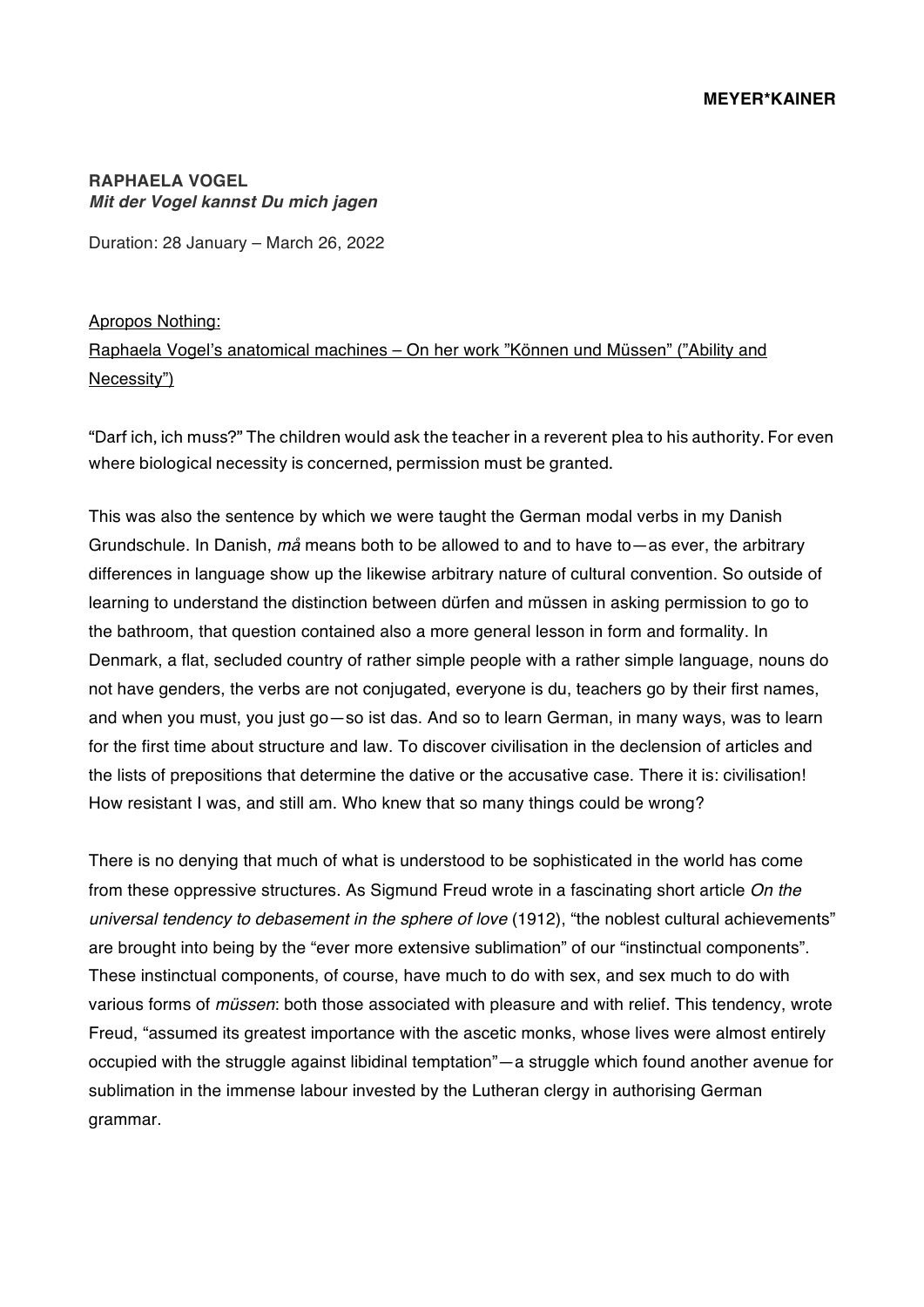When, with the title of the present work, Raphaela Vogel brings up *müssen* together with *können*, it is because the two are intimately linked. There can be no necessity without ability. The large anatomical model of a flaccid penis, drawn along by a group of giraffes, is sick. We can read on plaques about its many problems—genital warts and cancerous bulbs in the prostate and testicles—and even see them rendered in 3D and colour. Perhaps it is not able to control itself, as something like urine—a thin gold chain, shimmering in the light—issues from its urethral opening and attaches to the also sperm-like, white and hollow ungulates. Freud draws the above conclusion from another potential un-*können* of the penis: erectile dysfunction. Not only is this discarding the many types of anxiety—the disorder with which people most often turn to the psychoanalyst for help, Freud went so far as to stress that "we cannot escape the conclusion that the behaviour in love of men in the civilised world today bears the stamp altogether of psychical impotence." To parade an incapable penis around on a cart, then, is no insignificant matter, though what it signifies is not entirely clear.

The other side of capability is technical dexterity and the acquisition, through science, of knowledge. Of course the penis in Vogel's work is no private, personal penis; it is no protagonist in the perpetually unfolding drama of our subconscious, and neither is it the subject of desire, or shame. Here, ostensibly, is the objective penis, the medical penis, the penis as seen in bright laboratorial lights and from a metaphorical distance. The definition of this type of *können* begins to slip, however, at the word virtuosity, which, though it also connotes the kind of perfect that takes practice—read: skill—soon meets the less steady concept of virtue. Is science virtuous because it aims at bettering our lives by producing facts and hardening them as best it can? Virtue has classically been associated with beauty, but what relation can science have to something as elusive as that? These questions are equally difficult when addressed to art, a field in which the devolvement of technical capacity known as de-skilling has long been a topic, but in which moral imperatives play an ever greater role. Is art virtuous? Is art beautiful? In Vogel's case: no and no. Not exactly, anyway. And thank god. But what, then, of *können* and *müssen*?

One rare instance in which science was executed with a technical virtuosity so extraordinary its outcome came to approximate art was in the *Anatomical Machines* (Giuseppe Salerno, 1763-4), on view at Capella Sansevero in Naples. The body of a man and the body of a woman are stripped of their skins to reveal a wildly intricate net of veins and organs so accurate it has left scholars dumbfounded. How, in the 18th century, did they manage to reproduce human physiognomy so precisely? Capella Sansevero's most famous treasure, the Cristo Velato, makes a strong case for art as a matter of capability. In this marble sculpture by Giuseppe Sanmartino from 1773 a veil as thin as a breath clings to the dead Christ like the surface of water does to its body. In such company, the mysterious anatomical machines, too, are more than scientific models: they join the Cristo Velato as miracles of artistic virtuosity.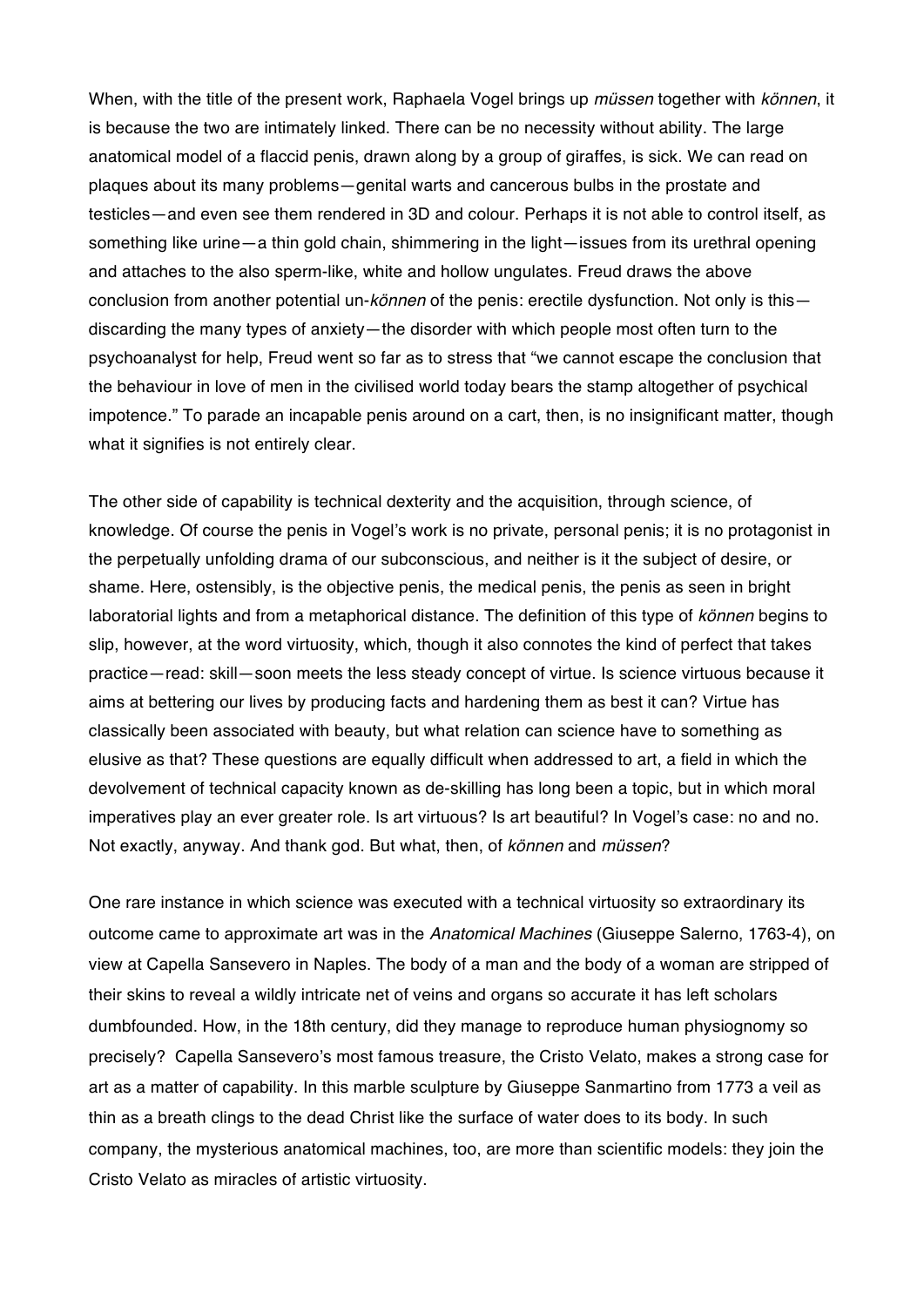For some time, it was thought that a quicksilver-based compound had been injected into two live servants to turn their blood into metal and preserve the circulatory system after death, upon which the skin could be peeled off. Now we know that the veins are made out of metal wire, coloured wax and silk. All the same, and apropos nothing, because so entirely strange and pointless, in the 1990s, a foetus complete with placenta and umbilical chord, which had lain at the foot of the female figure, was stolen. Why? Was this, the foetus, to finally fly too far in the face of the good lord, our maker; an act of Frankensteinian hubris? A random outburst of misogyny? An all too common upshot of the fear that surrounds the female reproductive organs? Or was it that it was too literal? As children like to take their medicine powdered and mixed with fruity yoghurt, do we prefer our own genital anatomy sublimated, formalised and held at bay by the strict Germanic grammar of science, or, alternatively, metaphorised (metabolised) by art? Either way, the nebulous status of the Anatomical Machines as both accurate presentations and *re*-presentations (that 're' containing all the uncertainty of fiction) has evidently been something of a bitter pill. Vogel's penis runs into a similar kind of problem. For what do we do with a penis that is expressly not a phallus, a phantasy, in a context—art—where no one has asked for the truth?

As a counter-image to the current one, Vogel's installation *Uterusland*, 2017, contains a similar large medical model, but of a woman's breast. From the nipple, a flow of white takes the shape of a horse in the same hollow viscous as the giraffes. Of course the horse is associated with power, and, typically, with masculine virility. In Federico Garcia Lorca's play *The House of Bernada Alba,* a pious matriarch and her daughters mourn the loss of their father, while a great stallion in their stable neighs aggressively at the moon throughout the night, giving form to the young women's sexual frustration, nearing a tipping-point. The women in Lorca are haunted by the horse as the forbidden object or force of their sexual drive, or, as Freud would say, the missing maternal phallus. By the same logic, in the story of the Little Hans who is afraid of horses, also as retold by Freud, the animal figures the boy's castration anxiety. As he wrote, citing Napoleon, "Anatomy is Destiny": because genitals serve an excremental as well as a sexual function, they "have not taken part in the development of the human body in the direction of beauty: they have remained animal, and thus love, too, has remained in essence just as animal as it ever was." In Vogel's work, animals abound. Not only horses and giraffes, but kittens, dogs, camels, lions—all flourish in uncultured banality, without rhyme or reason, beauty or grammar.

Julia Kristeva found that Freud's recourse to castration anxiety is both true, and not quite so. In her seminal book *Powers of Horror* (*Pouvoirs de L'horreur. Essai Sur L'abjection*, 1980), she interpreted Little Hans' fear of horses as a "phobic object-relation". Phobia, she wrote, "bears the mark of the frailty of the subject's signifying system"; it is "a metaphor that has mistaken its place, forsaken language for drive and sight." Language not only transforms our fears into fantasies and desires that become nameable as forms of fetish, but also into "condensations of symbolic activity"